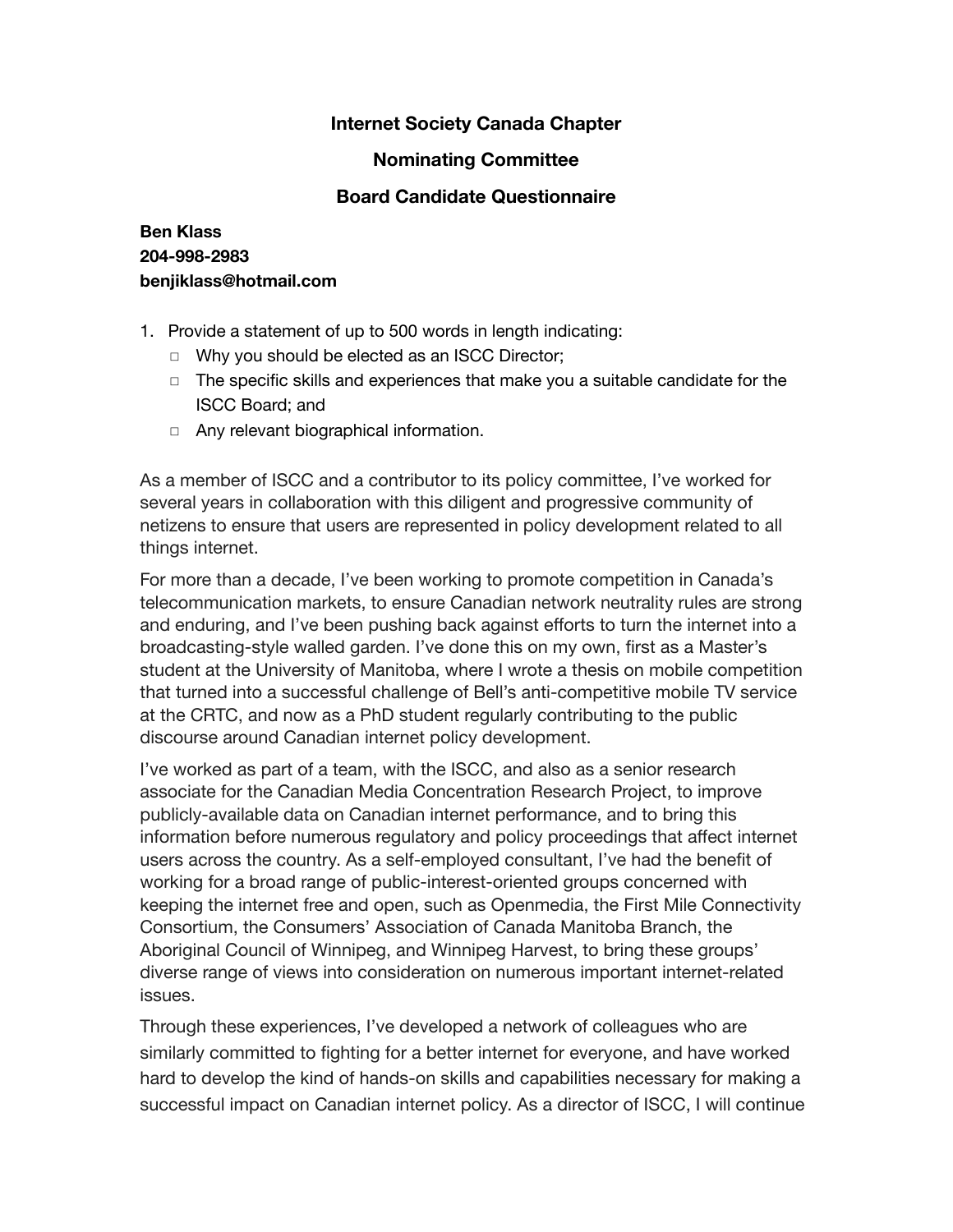to leverage this experience to help ISCC in its goal of developing its members' policy positions on the key issues of the day and in communicating these positions to relevant stakeholders.

2. Are you seeking a one-year or two-year term as Director? (Please bear in mind that you may not necessarily be appointed to your preferred term.)

#### Two-year term.

3. What do you consider to be the top three challenges and opportunities facing the Canadian Internet Community in the next three to five years? What specific actions do you propose to address one or more of these challenges and opportunities?

The number one challenge facing the Canadian Internet community in Canada now and for the foreseeable future is the wave of damaging law and regulation being forwarded by the present government. These include Bill C-11, a pending law which seeks to transform the Internet into a closed broadcasting system designed not for the maximum benefit of society but to enrich special interest groups; Bill C-18, another pending law which seeks to do something similar with respect to news organizations: specifically, it threatens to impose a "link tax" which would undermine the fundamental open nature of the internet by creating costs for linking to information that should be freely available; and the "Online Harms Legislation", which proposes to create a regime of government censorship reaching across the internet with as-yet undefined restrictions on speech and expression.

Competition issues continue to remain a challenge to affordable access to modern technologies; continued concentration represented by such threats as the Rogers-Shaw merger and the CRTC's retrograde turn toward favouring large, incumbent telecommunication companies over smaller competitors threaten to restrict access to the internet for many people and communities across the country.

Finally, as next-generation fibre optic and 5G networks are rolled out and made commercially available across the country, vertically-integrated communication conglomerates continue to test the boundaries of existing rules and regulations that are in place to protect users' open and unfettered access to internet content and services. Ensuring that the Internet remains a neutral public space will remain a central concern going forward in the face of efforts by these companies to control internet behaviour for their own benefit.